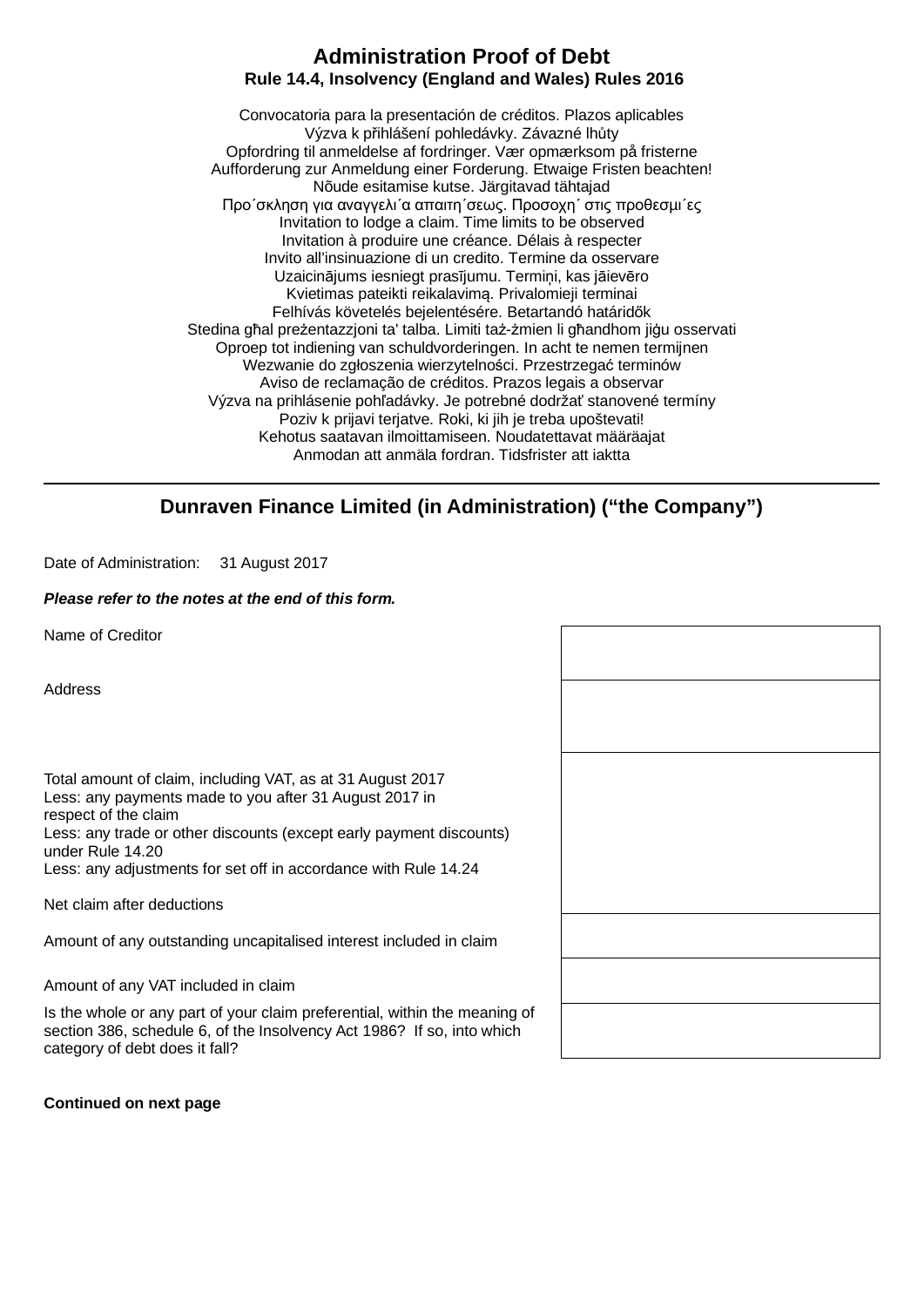| Particulars of how and when the debt was incurred.                                                                                                                                                                |  |
|-------------------------------------------------------------------------------------------------------------------------------------------------------------------------------------------------------------------|--|
| Is your claim secured? If so, please provide the following information:<br>the nature of the security<br>$\bullet$<br>the date on which it was given<br>٠<br>the value which you put on the security<br>$\bullet$ |  |
| If you claim or have claimed reservation of title in respect of goods to<br>which the debt refers, please give details here.                                                                                      |  |
|                                                                                                                                                                                                                   |  |
| Please provide details of any document by reference to which the debt<br>can be substantiated                                                                                                                     |  |
| Signed<br>Signature on behalf of creditor                                                                                                                                                                         |  |
| Name                                                                                                                                                                                                              |  |
| Address                                                                                                                                                                                                           |  |
| Date                                                                                                                                                                                                              |  |

For Administrator's use only

File with Manas Marudkar **Reviewed by Manas Marudkar** Reviewed by **Reviewed by** All Allen Manas Marudkar **Reviewed by** Allen Manas Manas Manas Marudkar